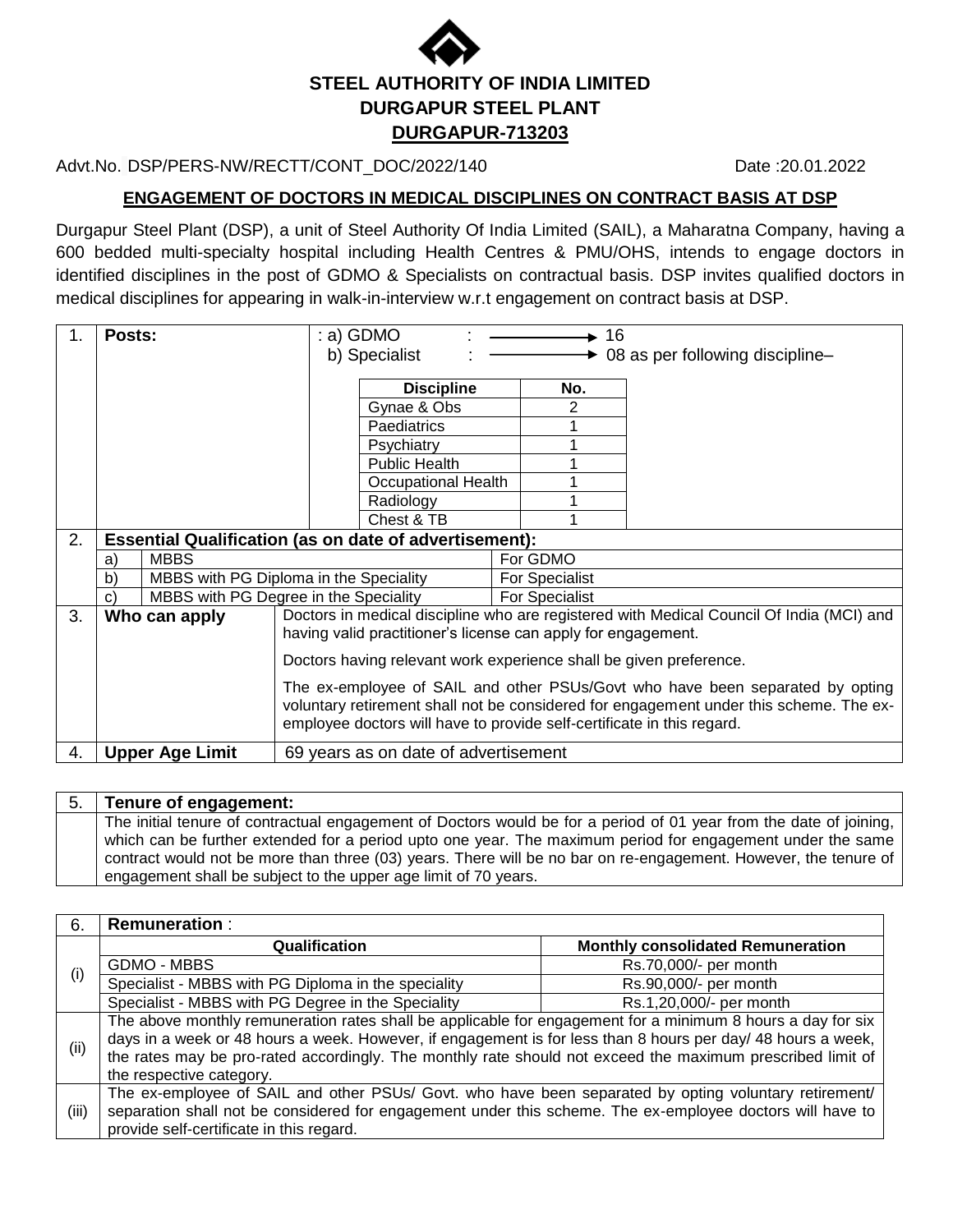| <b>Job Description:</b> |                                                             |
|-------------------------|-------------------------------------------------------------|
| <b>GDMO</b>             | To work in various departments of M&HS as and when required |
| Specialists             | To work in respective department of speciality              |

| 8.    | Other benefits:                                                                                                                                                                                                                                                                                                                                           |                                               |  |  |  |
|-------|-----------------------------------------------------------------------------------------------------------------------------------------------------------------------------------------------------------------------------------------------------------------------------------------------------------------------------------------------------------|-----------------------------------------------|--|--|--|
| (i)   | The doctors engaged under the scheme can be provided company accommodation (2 BHK or<br>equivalent category) on payment basis, if desired, subject to availability. The rent and other charges<br>for electricity, water etc. will be as applicable for that category of quarter to the employees of DSP.<br>No HRA will be admissible under this scheme. |                                               |  |  |  |
|       | The doctors engaged under the Scheme shall also be eligible to get post-paid SIM under CUG and<br>mobile phone expenses (including monthly call charges, monthly rental and applicable taxes) as per<br>actual, with the monthly ceiling given as under:                                                                                                  |                                               |  |  |  |
| (ii)  | Qualification                                                                                                                                                                                                                                                                                                                                             | Monthly ceiling towards Mobile Phone expenses |  |  |  |
|       | <b>MBBS</b>                                                                                                                                                                                                                                                                                                                                               | Rs.350/ per month                             |  |  |  |
|       | MBBS with PG Diploma in a speciality                                                                                                                                                                                                                                                                                                                      |                                               |  |  |  |
|       | MBBS with PG Degree in a speciality                                                                                                                                                                                                                                                                                                                       | Rs.500/ per month                             |  |  |  |
|       | In case of ex-employee of SAIL, the medical benefits applicable/available for ex-employees will continue. In                                                                                                                                                                                                                                              |                                               |  |  |  |
| (iii) | other cases, the medical benefits shall be available for self and spouse only at the hospital, without any                                                                                                                                                                                                                                                |                                               |  |  |  |
|       | referrals.                                                                                                                                                                                                                                                                                                                                                |                                               |  |  |  |
| (iv)  | Eligible to get 10 days leave in a year subject to prior approval.                                                                                                                                                                                                                                                                                        |                                               |  |  |  |

9. **Other Terms & Conditions of the Contract for service:** (i) The engagement of Doctors under the scheme is purely of temporary nature and shall not create any right for regular appointment on any grounds, whatsoever. The doctors engaged under this scheme shall be eligible for Maternity leave as per Maternity benefit Act,1961 subject to fulfilment of conditions stipulated in the leave Maternity benefit Act,1961. (iii) The doctors so engaged under this scheme shall be liable to give their services in emergent condition also or as per requirement even beyond their normal assigned working hours. There shall be no claim for extra remuneration/benefit for such conditions/extra hours. (iv) Use of Company's Assets: a. The Doctor shall be responsible for proper usage of all the assets provided by the Company pursuant to the engagement under this scheme. b. On expiry or termination of contract, the Doctor shall immediately return all assets of the company which were given by the Company.

### 10. **Termination of Contract:**

The contractual engagement under the Scheme can be terminated by giving one months' notice by either parties.

However, the contract can be terminated by the Company forthwith under the following conditions/circumstances:

a. If there is evidence of the Doctor being medically unfit and which is likely to continue for a considerable period of time and cannot discharge normal duty. The decision of the company regarding fitness or otherwise shall be conclusive and binding on the Doctor(s) so engaged.

b. In case of poor performance.

c. In case of moral turpitude, conviction by a court of law, insolvency, loss of licence to practice, grave misconduct or financial irregularity.

| 11.   | <b>Selection Process:</b>                                                                                                                                                                                                                                                                                                                                                                 |
|-------|-------------------------------------------------------------------------------------------------------------------------------------------------------------------------------------------------------------------------------------------------------------------------------------------------------------------------------------------------------------------------------------------|
| (i)   | Selection of the candidates for contractual engagement as GDMO / Specialists will be done through walk-in<br>interview. However, an advance copy of filled-in application in the prescribed format may be sent to<br>dspintake@saildsp.co.in with the subject line as ""ENGAGEMENT OF DOCTORS IN MEDICAL DISCIPLINES ON<br>CONTRACT BASIS AT DSP"" latest by 08.02.2022 (within 5:00 PM). |
| (i)   | Engagement as GDMO/ Specialists will start immediately after the selection of the candidate is completed and<br>orders are issued for engagement as GDMO/ Specialists.                                                                                                                                                                                                                    |
| (iii) | Candidates responding to the advertisement for "ENGAGEMENT OF DOCTORS IN MEDICAL DISCIPLINES<br>ON CONTRACT BASIS AT DSP" will have to submit an undertaking (Annexure-A) in this regard.                                                                                                                                                                                                 |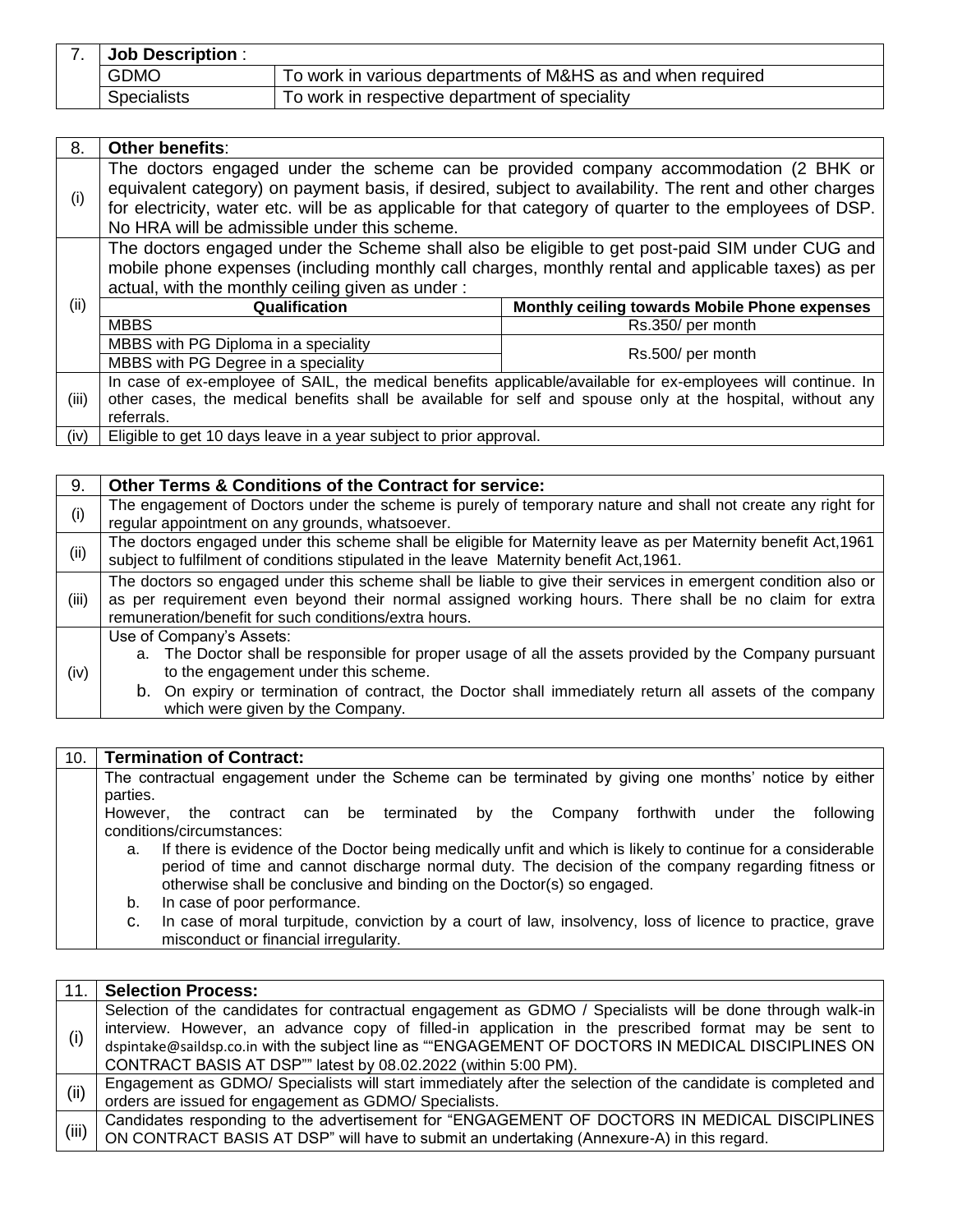### 12. **GENERAL CONDITION:**

- A. Candidate must be an Indian national possessing requisite qualification from an institute recognized by State Govt./Central Govt.
- B. Eligible & interested candidate may appear in the walk-in-interview on the date, time & venue as mentioned in the SCHEDULE below, with all relevant documents(original + 1 set self-attested photocopies):
	- a. Filled in application format (Annexure-B) with 4 additional passport size recent colour photographs.
	- b. Proof of date of birth (Class X pass certificate of recognized board/council OR Birth Certificate issued by Registrar of Birth & Death).
	- c. Pass certificate & mark-sheets in support of educational/professional qualification.
	- d. Experience Certificate showing relevant post qualification experience from the employer. (In case of retired employees, service certificate issued by the parent organization should be given).
	- e. Valid Registration Certificate issued by any State/Indian Medical Council.
	- f. Photo Identity Proof (EPIC,PAN, Aadhar Card, Driving License)
	- g. Caste Certificate (if applicable)
	- h. Undertaking w.r.t. voluntary retirement / separation.
- C. All certificates & documents in support of eligibility will be verified during walk-in-interview and any candidate who fails to produce the same will not be allowed to appear at the interview. Therefore candidates are requested to ensure their eligibility before appearing in the walk-in-interview.
- D. The engagement is purely on "contractual basis" and is not to be construed as giving rise to any right of regular appointment in Durgapur Steel Plant in any manner whatsoever.
- E. DSP reserves the sole authority to consider the cases as per its rules and decision of DSP in this regard shall be firm & binding.
- F. Presidential Directive/ Govt. guidelines, as applicable, on reservation would be followed.
- G. DSP reserves the right to reject any application **OR** cancel the candidature **OR** the whole process of interview **OR** engage less than the no. of doctors indicated above, without assigning any reason thereof and no enquiry or correspondence will be entertained in this connection. The decision of the Interview Board constituted by DSP for this purpose shall be final and binding.
- H. Candidature of an applicant is liable to be rejected at any stage of the selection process or after selection, if any information provided by the candidate is found to be false or is found not to be in conformity with requisite eligibility criteria mentioned in the advertisement.
- I. Court of jurisdiction for any dispute will be at Durgapur.

|  | <b>SCHEDULE FOR INTERVIEW:</b> |
|--|--------------------------------|
|  |                                |

| <b>City</b> | <b>Date</b>    | <b>Time for Walk-in-</b><br><b>Interview</b> | <b>Venue &amp; Contact person</b>                                                           |
|-------------|----------------|----------------------------------------------|---------------------------------------------------------------------------------------------|
| Durgapur    | 9-11 February, | 10:00 AM                                     | Office of ED(M&HS), DSP Main Hospital                                                       |
|             | 2022           | to                                           | Durgapur- 713205, Paschim Bardhaman.                                                        |
|             |                | 1:00 PM                                      | <b>Contact Person:</b><br>Dr. Gautam Gupta,<br>(i)<br>ACMO (M&HS)<br>Phone No. 0343-2745797 |
|             |                |                                              | (ii)<br>Mr. Sabyasachi Chowdhury,<br>Manager (Pers-M&HS)<br>Phone No. 0343-2746225          |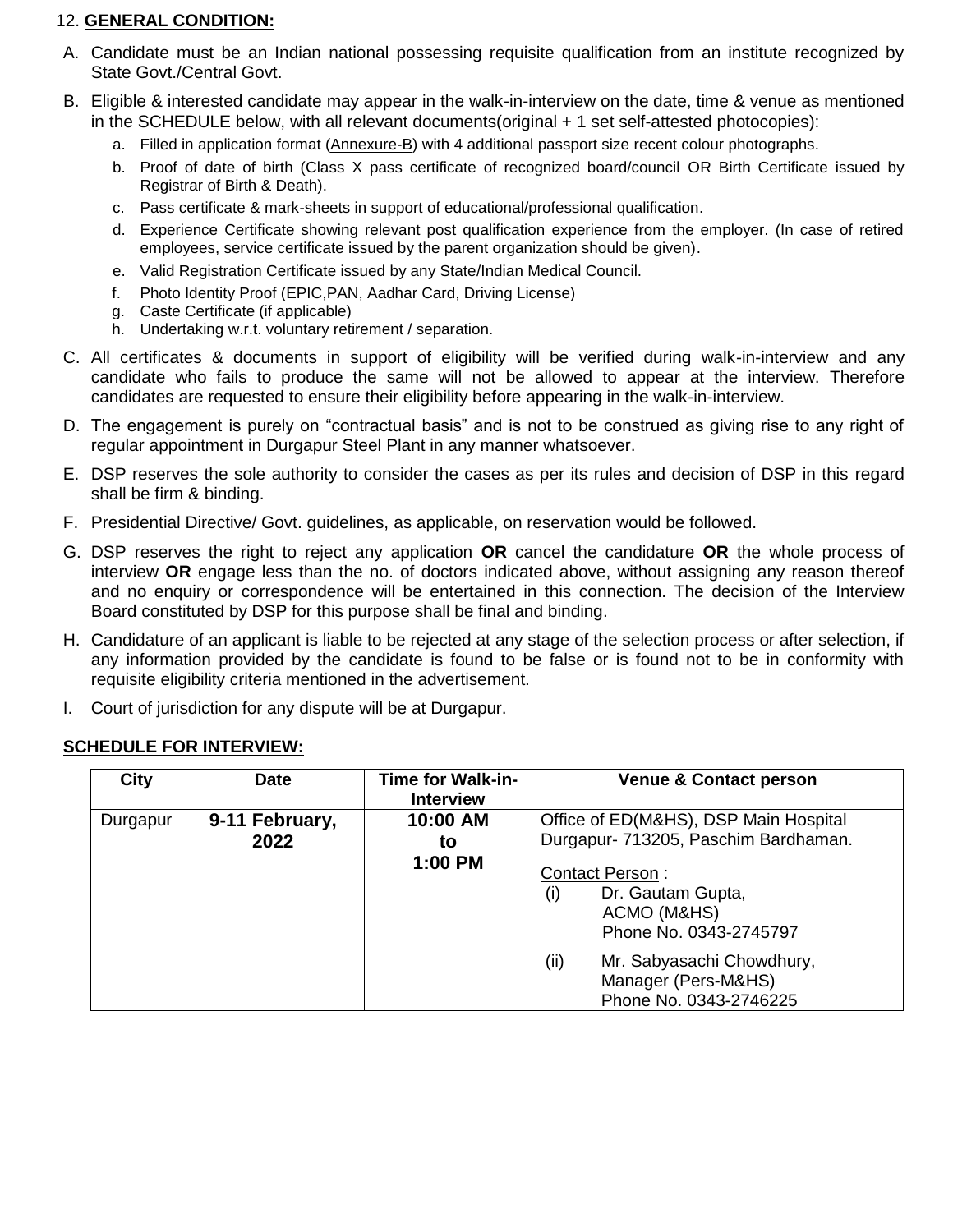### **Letter of Undertaking**

Dear Sir,

| ----------------------------, do hereby submit my application for engagement as Medical Officer(GDMO)/ |  |  |  |  |  |  |  |  |  |  |  |
|--------------------------------------------------------------------------------------------------------|--|--|--|--|--|--|--|--|--|--|--|

Specialists on contract basis in Durgapur Steel Plant (DSP) Hospital.

- 1. I do hereby undertake that :
	- a. I am willing to take up the engagement at DSP hospital for which the selection has been made on the basis of my performance in the walk-in interview.
	- b. I agree to accept payment of honorarium at the stipulated rates mentioned in the advertisement, which shall be made from the date of my engagement as Medical Officer/ Specialist.
	- c. My selection for the engagement as Medical Officer (GDMO)/ Specialist on contractual basis does not entitle me to any claim for employment in DSP in any post, whatsoever.
- 2. In respect of all matters for which no specific provision has been made herein, the decision of the DSP authority in respect of the concerned matter will be final and binding.
- 3. Any violation of rules and discipline or any activity causing disruption to the hospital working or bringing disrepute to the hospital shall be punishable or shall result in termination of my contract.
- 4. DSP reserves the sole authority to accept OR reject my candidature for contractual engagement in DSP Hospital and the decision of DSP in this regard is final and binding.

I have read and understood the above terms & conditions governing the contractual engagement at DSP Hospital and agree to abide by them.

Yours faithfully,

(Signature)

(Name :---------------------------------------------------------------)

Mobile No. …………………..……………

Date : Place :